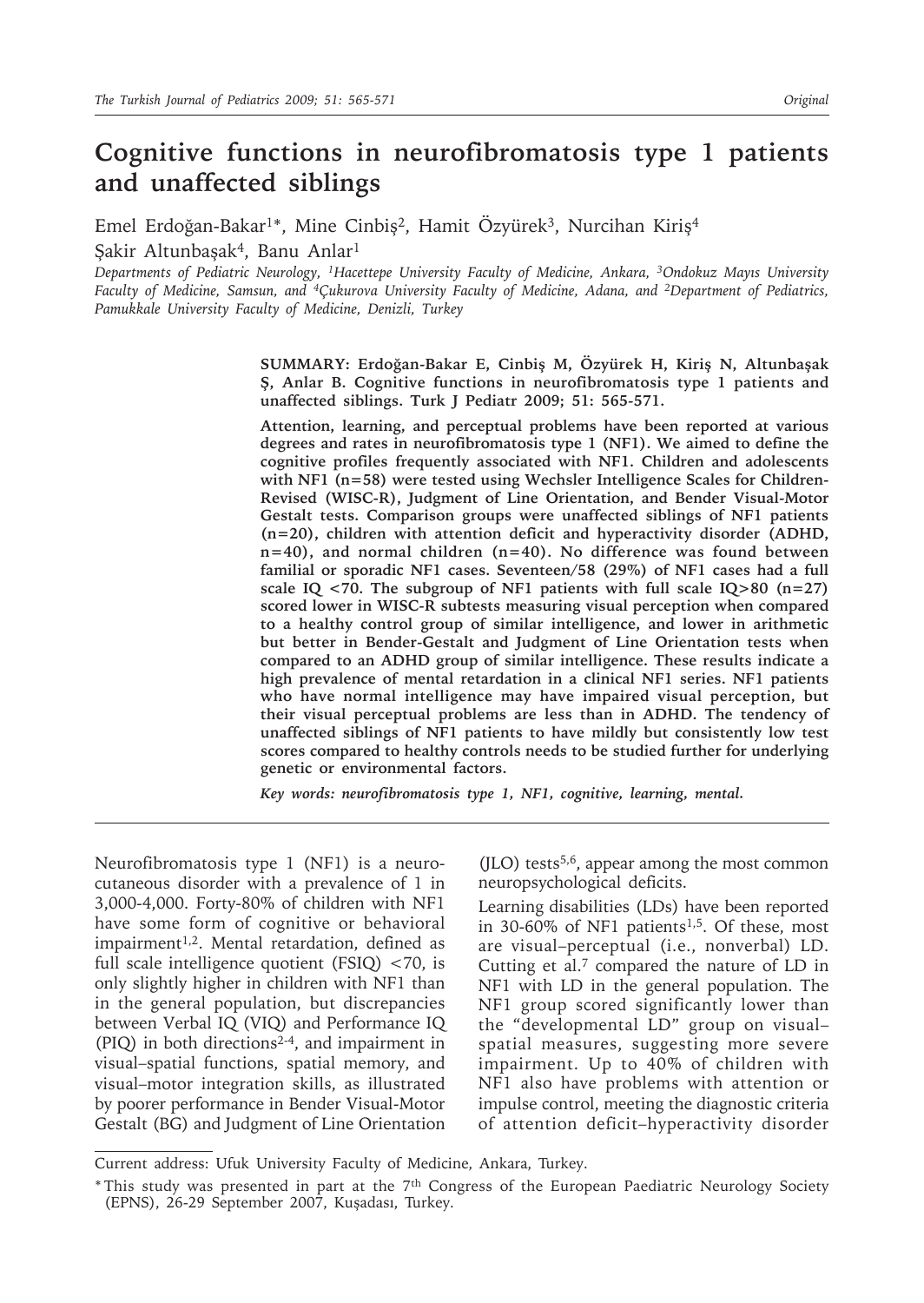(ADHD)3. Attention problems may affect school performance in NF1: children with NF1 who have at least one ADHD feature were more likely to repeat grades at school<sup>8</sup>.

Comparison between studies is limited by differences in study design, in definitions for terms like "specific learning disability", and because of population biases caused by inclusion of patients with intracranial pathology, recruitment of patients from LD clinics, or the choice of control groups. Most studies investigated cognition in mixed groups of familial and sporadic NF1 cases, using their unaffected siblings as the control group. Although the somatic phenotype and genetic mutations described in familial and sporadic NF1 are similar, the number of affected family members might influence the cognitive profile. In this study, we intended to examine cognition in children with familial and sporadic NF1 through a multivariate combination of three neuropsychological tests: Wechsler Intelligence Scales for Children-Revised (WISC-R), Bender Visual-Motor Gestalt (BG), and the Judgment of Line Orientation (JLO), and to make comparisons with unaffected siblings, children with ADHD, and normal children.

#### **Material and Methods**

#### *Participants (Table I)*

A total of 158 children were included in this study: children with NF1 and a parent with

566 *Erdoğan-Bakar E, et al The Turkish Journal of Pediatrics • November - December 2009*

the disease (NF1-familial, n=29), children with NF1 and no other affected family members (NF1-sporadic, n=29), unaffected siblings of children with NF1 (NF1-sib, n=20), children with ADHD  $(n=40)$ , and children with no neurological problems (control, n=40). The diagnosis of NF1 was made according to the criteria of the National Institutes of Health9. Children with central nervous system or other systemic conditions that may affect test performance, such as epilepsy and brain tumors, were excluded. Children with stable optic glioma and no visual impairment were included. The unaffected siblings of children with NF1 were examined by a child neurologist and an ophthalmologist to rule out NF1; when there was more than one sib in the family, the sibling of closest age was included in the study.

The ADHD group consisted of newly diagnosed children according to the Diagnostic and Statistical Manual (DSM-IV)<sup>10</sup>. Neurological and systemic disorders, children on medication and those with uncorrected hearing or visual problems were excluded. In order to screen for comorbidities and support the diagnosis of ADHD, the Kiddie-Schedule for Affective Disorders and Schizophrenia - Present and Lifetime Version (K-SADS-PL) Diagnostic Interview, a structured interview formed to detect a wide array of past and present psychopathology in children and adolescents

| Patient groups             | Sex                       | N              | Age range (years) | Mean age |
|----------------------------|---------------------------|----------------|-------------------|----------|
| NF1 cases                  |                           |                |                   |          |
| IQ < 79                    | $\boldsymbol{\mathrm{F}}$ | 15             | $7 - 23$          | 12.4     |
|                            | M                         | 16             | $8 - 22$          | 8.4      |
| $IQ \geq 80$               | $\boldsymbol{\mathrm{F}}$ | 14             | $8 - 23$          | 11.1     |
|                            | M                         | 13             | $7 - 15$          | 10.5     |
| Familial                   | $\mathbf F$               | 15             | $8 - 23$          | 12.5     |
|                            | M                         | 14             | $7 - 15$          | 11.1     |
| Sporadic                   | $\boldsymbol{\mathrm{F}}$ | 14             | $7 - 20$          | 11.9     |
|                            | M                         | 15             | $8-24$            | 12.4     |
| Unaffected siblings of NF1 | $\boldsymbol{\mathrm{F}}$ | 16             | $7 - 19$          | 13.2     |
|                            | M                         | $\overline{4}$ | $7 - 14$          | 9.5      |
| <b>ADHD</b>                | $\boldsymbol{\mathrm{F}}$ | 20             | $8 - 13$          | 9.8      |
|                            | M                         | 20             | $7 - 13$          | 10.2     |
| Control                    | F                         | 20             | $8 - 14$          | 10.1     |
|                            | M                         | 20             | $8 - 13$          | 10.2     |

**Table I.** Characteristics of Research Groups

NF: Neurofibromatosis. IQ: Intelligence quotient. ADHD: Attention deficit hyperactivity disorder.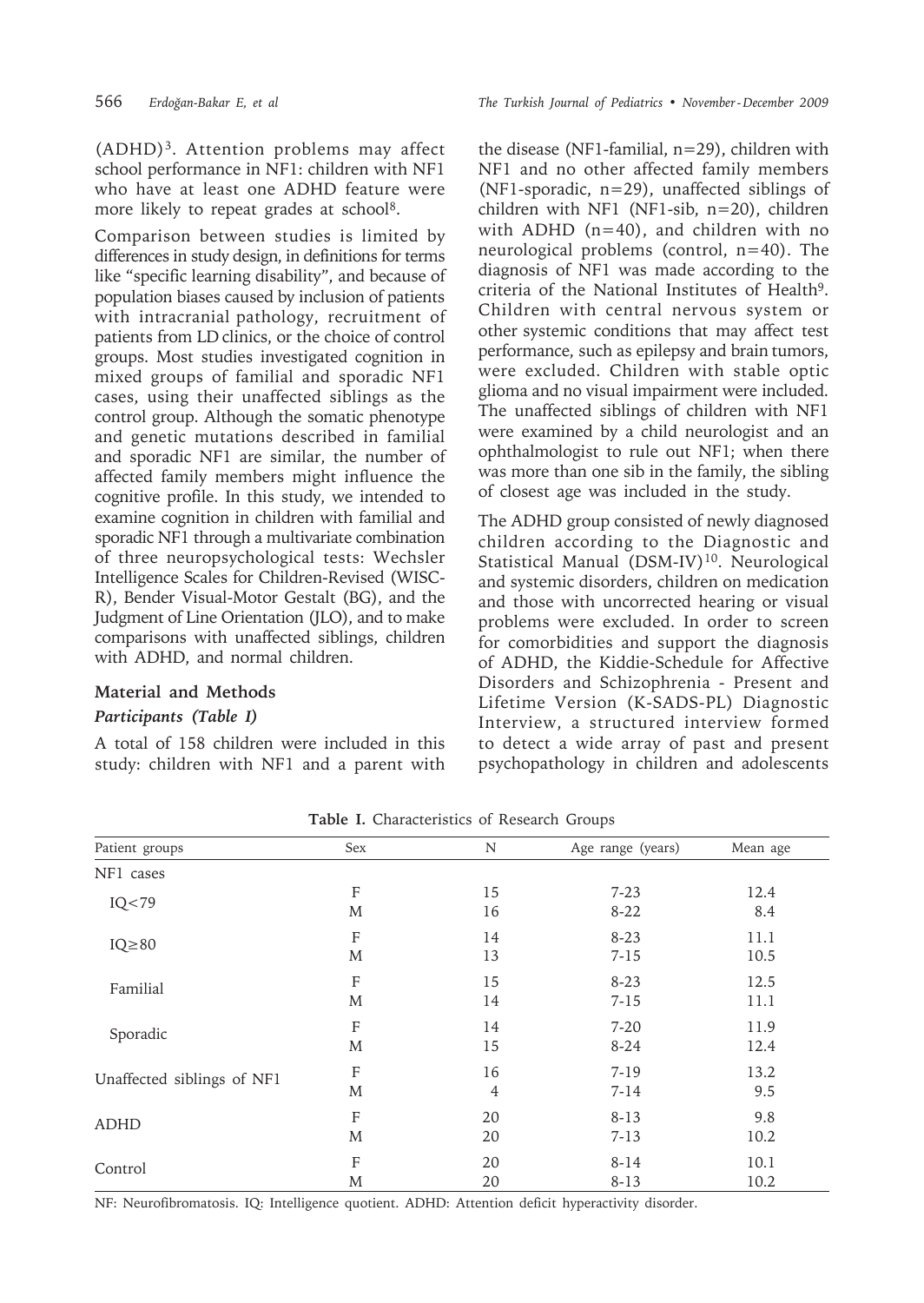according to DSM-III and DSM-IV criteria<sup>11,12</sup>, and Conners Parent and Teachers' Rating Scales<sup>13-16</sup>, all adapted and validated for Turkey, were applied.

The healthy control group consisted of volunteering age-matched children with no known health or learning problems from schools and well-child clinics in the same district. Patients with undiagnosed or unreported LD in the ADHD and control groups were excluded if deficits in one of these criteria were observed: discrepancy between VIQ and PIQ exceeding 15 points on the WISC-R profile, DSM-IV criteria for ADHD and LD, or a previously validated standard quiz assessing the reading, writing and mathematic skills appropriate for the child's age and grade17. Socioeconomic status was assessed as "low" or "middle and high" in all groups according to parental education and income. Signed informed consent from the parents and assent from all subjects were obtained. The study was approved by the institutional ethics committee.

## *Neuropsychological Tests*

1. Wechsler Intelligence Scales for Children-Revised (WISC-R):

This is an intelligence test for children between the ages of 6-16 that can be completed without reading or writing. It consists of two scales, the Verbal and Performance Scales, each with several subtests<sup>18</sup>. The Verbal Scale measures language expression, comprehension, listening, and the ability to apply these skills to solve problems. The examiner asks the questions orally and the child gives a spoken response. We used five verbal subtests of the WISC-R: Information, Similarities, Arithmetic, Comprehension, and Digit Span. The Performance Scale assesses nonverbal problem solving, perceptual organization, speed, and visual-motor proficiency. Included are tasks like puzzles, analysis of pictures, imitating designs with blocks, and copying. We used five performance subtests of the WISC-R: Picture Completion, Picture Arrangement, Block Design, Object Assembly, and Coding. The VIQ and PIQ obtained from the test are the summary measures of verbal and performance skills, and the FSIQ, based on the 10 tests included in the VIQ and PIQ scales, is an index of general intellectual functioning.

The WISC-R was adapted and standardized in Turkey in 1997. A few items were changed, but in general the Turkish version closely resembles the original version. Approximately 11 age groups (6-16 years) constituted the standardization sample. Test-retest reliabilities were 0.97 for VIQ, 0.93 for PIQ, and 0.97 for FSIQ. Subtest reliabilities ranged between 0.51-0.8619.

2. The Bender Visual-Motor Gestalt Test (BG):

This is a psychological assessment used to evaluate visual-motor functioning, visualperceptual skills, neurological and emotional disturbances, and mostly functions of the non-dominant parietal lobe, in individuals aged three and older. It is also used to evaluate visual-motor maturity and to screen children for developmental delays<sup>20</sup>. Test-retest reliabilities in the Turkish standardization ranged from 0.73- 0.9721. Impairment in the listed functions is associated with high scores.

3. The Judgment of Line Orientation (JLO) Test:

Judgment of Line Orientation (JLO) is an assessment of visual recognition and visualspatial functioning in subjects aged three and older. It measures the functions of the nondominant cerebral hemisphere and mostly parietal lobe<sup>22</sup>. Its standardization for Turkey was done with test-retest reliabilities of 0.85<sup>23</sup>. Impairment in the listed functions is associated with low scores.

### *Statistical Analysis*

The Statistical Package for the Social Sciences (Windows version 13) multivariate analysis of covariance (MANCOVA) was used to compare the scores of each test and subtest between groups. Specific differences were examined with Bonferroni adjustment, using a p value of <0.05 as significant. The reasons for the choice of MANCOVA were the continuous nature of our dependent variables (test scores), the number of dependent variables, multiple levels of independent variables, and the possibility to take socioeconomic status into consideration.

### **Results**

Neurofibromatosis (NF1)-familial and NF1 sporadic patients had similar scores on all tests and were combined in one single group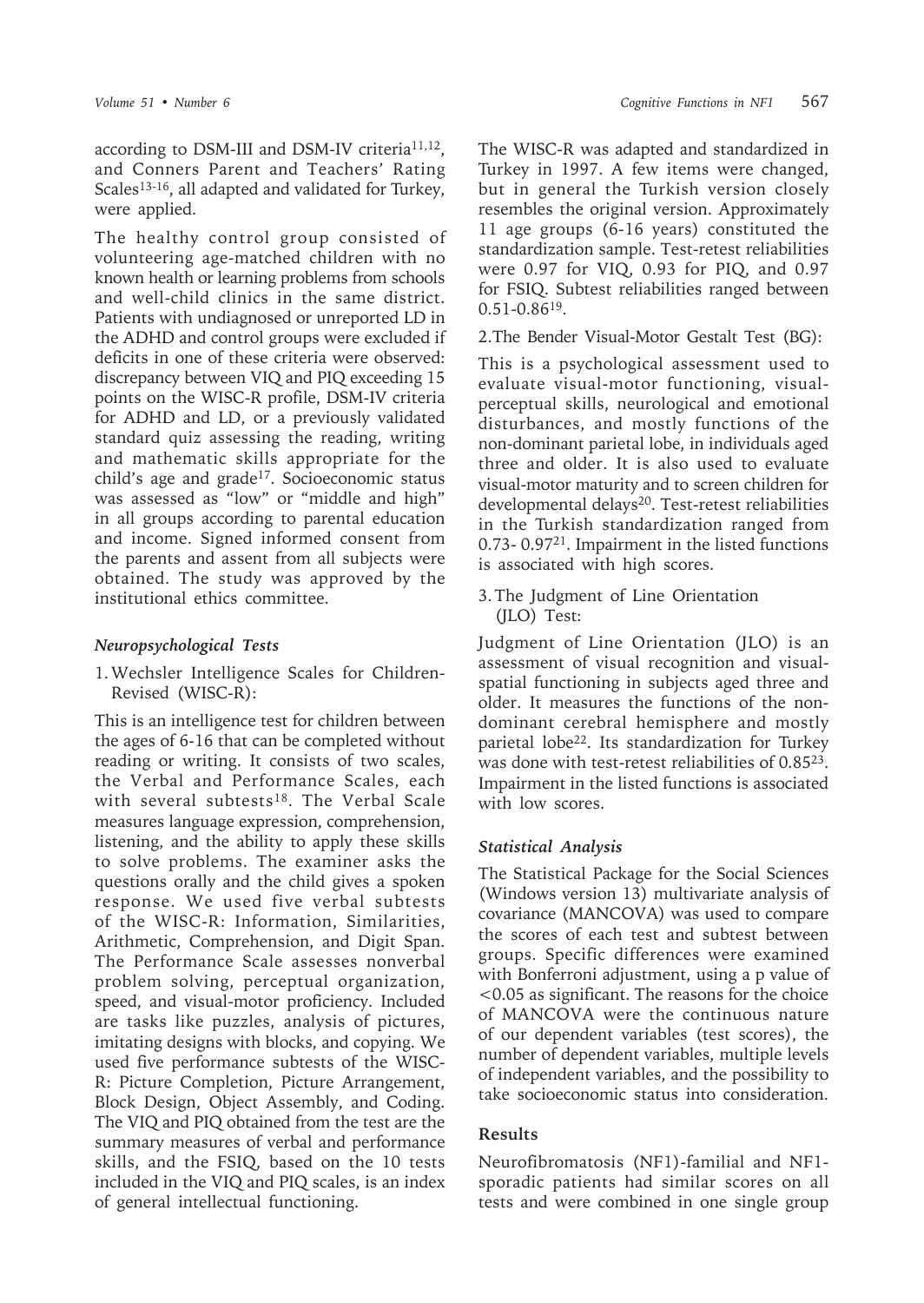for further analysis. Five children with NF1 and optic glioma showed no particular deficit in tests requiring visual input, and were not excluded from the group. NF1-sibs from familial and sporadic NF1 groups did not differ in VIQ, PIQ and FSIQ  $(p=0.31)$ .

Mental deficiency: FSIQ <70 was seen in 17/58 patients (29%), and FSIQ <79 in 31/58 patients (53%). Only 10/58 NF1 patients had FSIQ >90, and the mean FSIQ of the NF1 group was 76.9, compared to 115.6 in control children. ANCOVA (socioeconomic status covariance variable) was used to test the difference between VIQ-PIQ. The differences were more pronounced in the NF1 than control groups (f: 3.70; p: 0.014). There were group differences in WISC-R subtests, VIQ, PIQ, FSIQ, BG Total Score, and JLO Total Score (Wilks lambda=0.13, p<0.0001), confirmed by post-hoc Tukey test analysis, demonstrating that children with NF1 performed significantly lower than controls in all WISC-R subtests.

In order to investigate specific impairments, groups with comparable IQ scores-NF1 patients with IQ ≥80 and ADHD and control patients with IQ between 80-120 - were evaluated. Multivariate analysis of variance showed that the group variable (NF1, NF1-sibling, ADHD, control) was significant (Wilks lambda=0.00, p<0.000). There were group differences in Arithmetic, Digit Span, Picture Completion, Block Design, Object Assembly, VIQ, PIQ, FSIQ, BG Total Score, and JLO Total Score. Post-hoc analysis (Bonferroni adjusted) demonstrated that children with NF1 performed significantly lower than controls in Arithmetic, Picture Completion, Block Design, and Object Assembly subtests of WISC-R, as well as in VIQ, PIQ, FSIQ, and JLO, and significantly lower than NF1-siblings in JLO. They scored better than the ADHD group in BG and JLO and lower in arithmetic (Table II). Six siblings and 8 NF1 patients in the total group and 4 siblings and 4 NF1 patients in the NF group with IQ>80 met the criteria of ADHD.

NF1-siblings performed significantly lower than the control children in Block Design and JLO. They scored better than ADHD in BG and JLO.

Children with ADHD performed significantly lower than the control group in Arithmetic, Digit Span, Block Design, Object Assembly, VIQ, PIQ, FSIQ, BG, and JLO.

#### **Discussion**

Cognitive and behavioral impairment in NF1 has been related to the brain parenchymal lesions on magnetic resonance imaging (MRI), abnormal corticogenesis and abnormal myelination<sup>2</sup>. Recently, the association of well-circumscribed T2-hyperintense lesions in the thalamus with cognitive impairment drew attention to the location of the parenchymal lesions24. Possible molecular mechanisms involving the functions of the neurofibromin protein may include increased Ras activity, increased GABA-mediated inhibition, or impaired vesicle trafficking25,26. However, a definite link between the genetic and cognitive mechanisms is lacking.

Children with NF1 had lower scores on many cognitive and visual perceptual tests compared to the control groups in our study. Mental retardation has been reported between 6- 11% in the literature<sup>2,27</sup>. The higher figures in our study (29% with FSIQ <70) may reflect the profile of a hospital population referred to a child neurology department at the tertiary-care level, or because previous studies classified most such children as LD3. The pattern of impairment did not show any particular feature: all subtest scores were lower than in control children, and no trend was observed for verbal or performance IQ being more affected. However, visual perceptual deficits were common: nearly all children with NF1, including those with normal FSIQ, had impairment in at least one visual test (visual perception, visual motor, visual memory). This is in agreement with impaired spatial memory and visual-spatial functioning observed in most studies, although certain series reported intact visual memory and selective attention $1-3$ . Spared and impaired functions both in verbal and nonverbal domains of WISC-R have been reported: Picture Completion and Picture Arrangement were spared, while Vocabulary and Block Design subtests were impaired28.

Because the general intelligence level would affect comparisons between test results and groups, we controlled for IQ by analyzing NF1 patients with normal FSIQ separately. Even with a FSIQ >80, NF1 children had lower scores than control children in Picture Completion, Block Design and Object Assembly, subtests related to spatial perception and organization.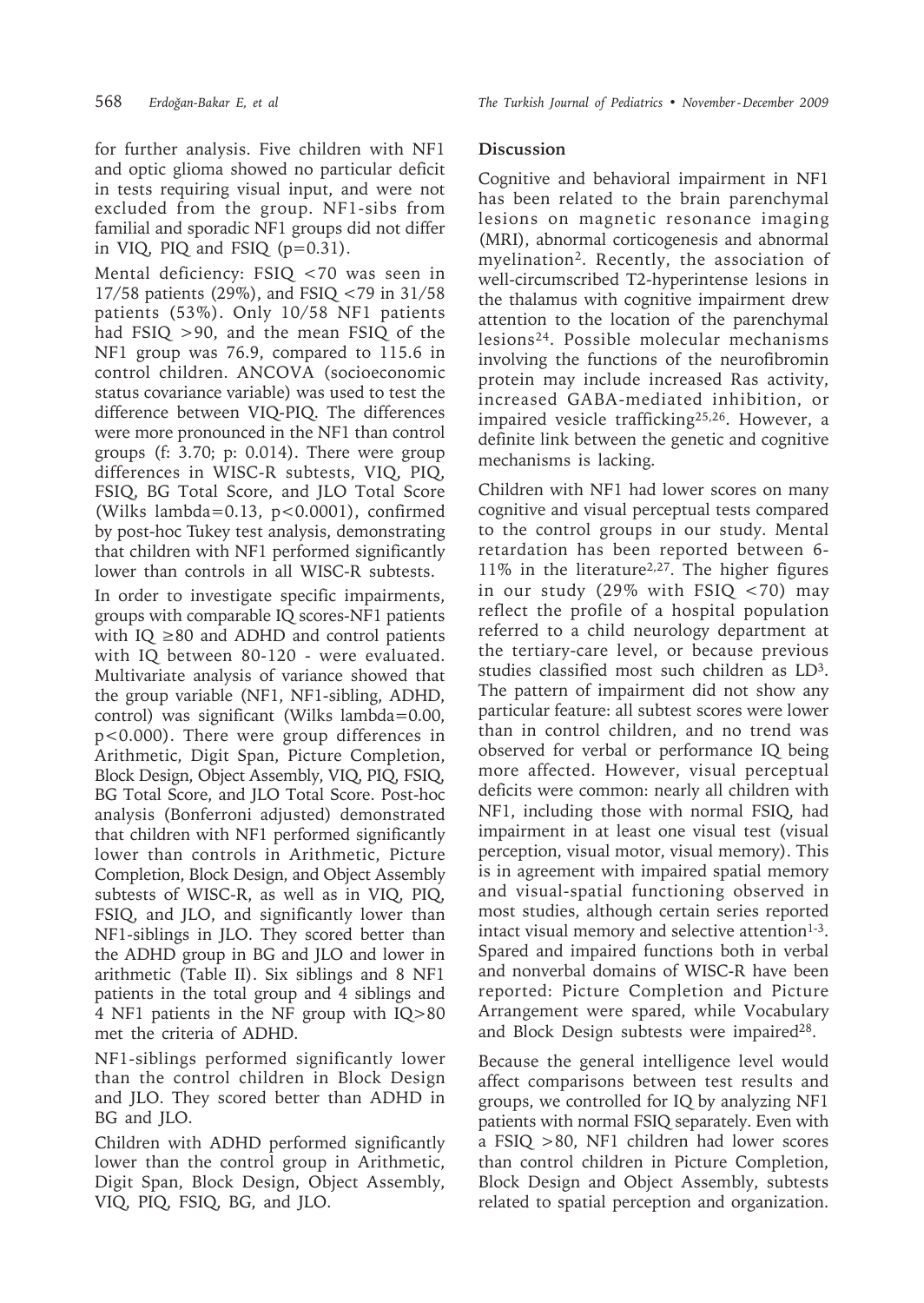|                                                                                                                                     |                  | Table             |                   | II. Test and Sub-Test Results of Groups Matched for Total IQ* |       |                                                                                                                                                                                                                                                                                                 |
|-------------------------------------------------------------------------------------------------------------------------------------|------------------|-------------------|-------------------|---------------------------------------------------------------|-------|-------------------------------------------------------------------------------------------------------------------------------------------------------------------------------------------------------------------------------------------------------------------------------------------------|
|                                                                                                                                     | <b>ZHI</b>       | NF1-Sib           | <b>ADHD</b>       | Control                                                       | щ     | Comparison                                                                                                                                                                                                                                                                                      |
| Variable                                                                                                                            | $Mean \pm SD$    | GS<br>$+$<br>Mean | Mean $\pm$ SD     | $Mean \pm SD$                                                 |       |                                                                                                                                                                                                                                                                                                 |
| Information                                                                                                                         | $8.52 \pm 2.65$  | $9.25 \pm 2.54$   | $8.82 \pm 2.13$   | $10.07 \pm 1.84$                                              | 2.47  |                                                                                                                                                                                                                                                                                                 |
| Similarities                                                                                                                        | $10.56 \pm 2.53$ | $9.87 \pm 3.52$   | $10.97 \pm 2.53$  | $11.71 \pm 1.65$                                              | 0.71  |                                                                                                                                                                                                                                                                                                 |
| Arithmetic                                                                                                                          | $8.76 \pm 2.76$  | $0.19 \pm 2.23$   | $8.85 \pm 2.32$   | $11.75 \pm 1.92$                                              | 9.47  | NF <adhd (p="0.0412)&lt;br">ADHD<control (p<0.0001)<="" td=""></control></adhd>                                                                                                                                                                                                                 |
| Comprehension                                                                                                                       | $9.00 \pm 1.73$  | $9.87 \pm 1.89$   | $10.58 \pm 2.25$  | $10.68 \pm 2.14$                                              | 1.02  |                                                                                                                                                                                                                                                                                                 |
| Digit Span                                                                                                                          | $8.4 \pm 2.31$   | $8.87 \pm 2.42$   | $8.79 \pm 2.23$   | $10.89 \pm 1.95$                                              | 5.04  | ADHD <control <math="">(p=0.0019)</control>                                                                                                                                                                                                                                                     |
| Picture Completion                                                                                                                  | $9.16 \pm 2.19$  | $9.87 \pm 2.50$   | $10.64 \pm 2.29$  | $11.96 \pm 1.86$                                              | 4.02  | NF <control (p="0.0009)&lt;/td"></control>                                                                                                                                                                                                                                                      |
| Picture Arrangement                                                                                                                 | $8.48 \pm 2.63$  | $9.87 \pm 3.42$   | $9.45 \pm 2.75$   | $10.86 \pm 2.61$                                              | 2.42  | $p = ns$                                                                                                                                                                                                                                                                                        |
| <b>Block Design</b>                                                                                                                 | $8.36 \pm 2.60$  | $9.31 \pm 2.52$   | $9.36 \pm 2.90$   | $12.18 \pm 2.47$                                              | 9.37  | NF <control (p.="" 0001)<br="">NF-Sib<control (p="0.0087)&lt;br">ADHD<control (p="0.0004)&lt;/td"></control></control></control>                                                                                                                                                                |
| Object Assembly                                                                                                                     | $9.00 \pm 2.75$  | $9.94 \pm 2.41$   | $9.97 \pm 2.90$   | $12.79 \pm 1.75$                                              | 7.57  | NF <control (p="0.020)&lt;br">ADHD<control (p="0.0001)&lt;/td"></control></control>                                                                                                                                                                                                             |
| Coding                                                                                                                              | $9.32 \pm 2.88$  | $9.75 \pm 2.41$   | $9.82 \pm 2.97$   | $10.86 \pm 1.43$                                              | 1.06  |                                                                                                                                                                                                                                                                                                 |
| VIQ                                                                                                                                 | $93.76 \pm 11.6$ | $97.81 \pm 10.90$ | $98.06 \pm 9.85$  | $107.00 \pm 8.28$                                             | 5.06  | $ADHD <$ Control (p=0.0037)<br>$NF <$ Control (p=0.0001)                                                                                                                                                                                                                                        |
| PIQ                                                                                                                                 | $92.04 \pm 13.3$ | $98.25 \pm 12.70$ | $98.85 \pm 11.20$ | 9.72<br>$113.50 +$                                            | 10.97 | $ADHD <$ Control ( $p=0.0001$ )<br>$NF <$ Control (p=0.0001)                                                                                                                                                                                                                                    |
| TIQ                                                                                                                                 | $92.24 \pm 12.4$ | $98.00 \pm 9.84$  | $98.09 \pm 9.87$  | $110.50 \pm 8.12$                                             | 10.11 | NF <control (p="0.0001)&lt;br">ADHD<control (p="0.0001)&lt;/td"></control></control>                                                                                                                                                                                                            |
| <b>BG</b> Total Score                                                                                                               | $4.4 \pm 3.15$   | $3.87 \pm 4.06$   | $7.18 \pm 3.3$    | $2.68 \pm 1.66$                                               | 11.27 | $ADHD > Control$ $(p=0.0001)$<br>NF <adhd (p="0.050)&lt;br">NF-Sib<adhd (p="0.050)&lt;/td"></adhd></adhd>                                                                                                                                                                                       |
| <b>JLO</b> Total Score                                                                                                              | $11.44 \pm 3.24$ | $5.69 \pm 4.61$   | $8.54 \pm 2.29$   | $18.25 \pm 3.04$                                              | 52.34 | $\frac{1}{\text{ADHD} < \text{MF}(p=0.050)} \approx 0.0001$<br>NF <control (p="0.0001)&lt;br">NF<nf-sib(p=0.0005)<br>NF<nf-sib(p=0.0005)<br>ADHD<nf-sib (p="" p="0.0001)&lt;br">ADHD<control (p="" p="0.0001)&lt;/td"></control></nf-sib></nf-sib(p=0.0005)<br></nf-sib(p=0.0005)<br></control> |
| quotient. BG: Bender Visual-Motor Gestalt. JLO: Judgment of Line Orientation.<br>*Only NF1 patients with total IQ>80 were included. |                  |                   |                   |                                                               |       | NF: Neurofibromatosis. ADHD: Attention deficit hyperactivity disorder. VIQ: Verbal intelligence quotient. PIQ: Performance intelligence quotient. TIQ: Total intelligence                                                                                                                       |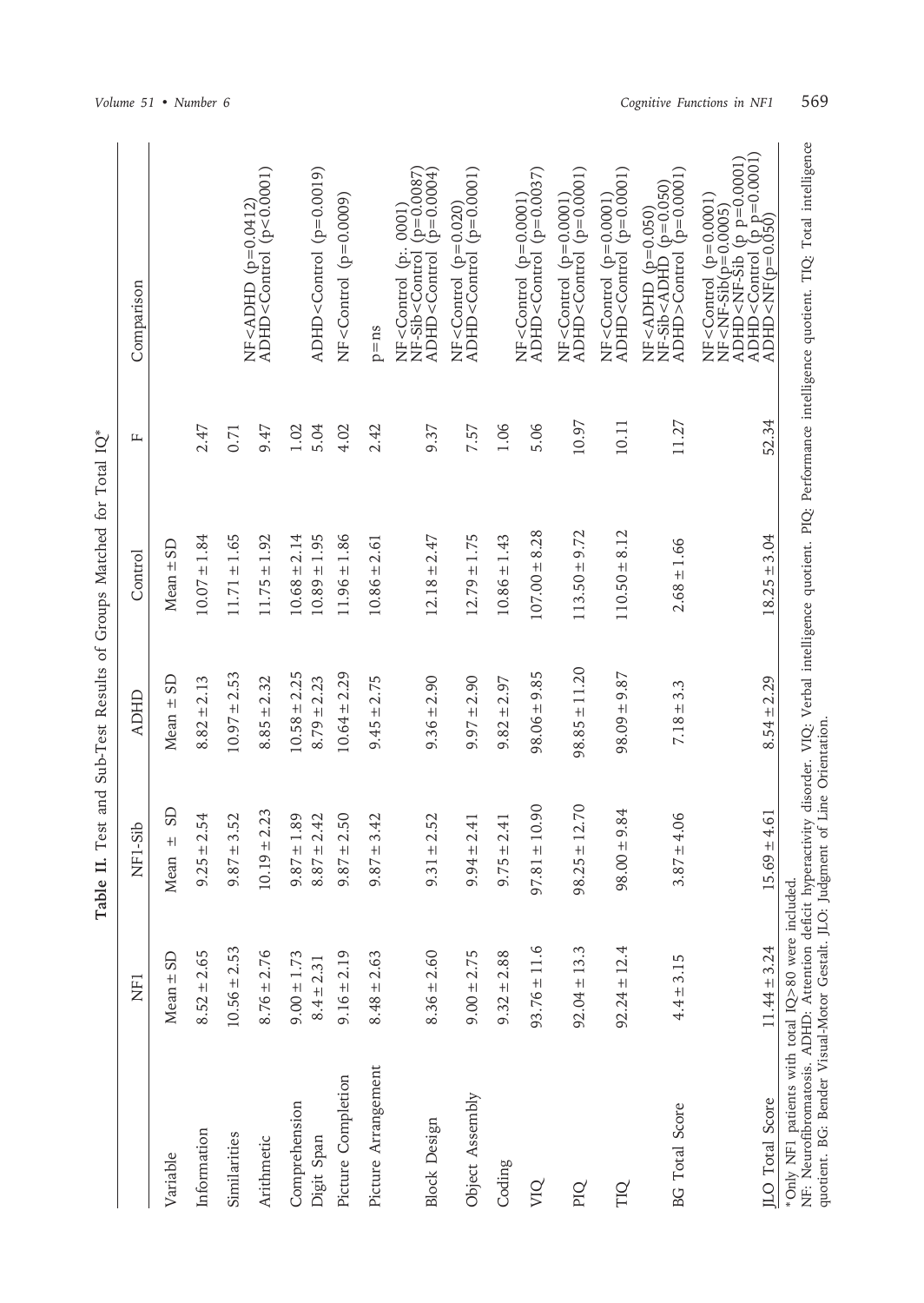Hyman et al.2 noted that many significant differences between NF1 and unaffected sibling controls disappeared when IQ was controlled for, but differences between NF1 and siblings persisted in the JLO and spatial relations tasks. The only domains in which deficits were greater than predicted by IQ were reading, spelling, planning, perception (visuospatial and visuoperceptual), and sustained attention. Our results also indicate that NF1 patients with normal IQ differ from controls in processing visual information. It appears important to control for IQ when diagnosing specific deficits in NF1, especially in hospital populations.

Neurofibromatosis-1 children scored lower than the ADHD group only in Arithmetic, and, as expected, better than ADHD in BG and JLO. Attention problems have often been reported in children with NF3,8: in our series, attention did not present as a frequent problem when IQ was controlled for. Although some children in the NF1 and NF-sib groups met the criteria for ADHD and the NF1 and ADHD groups scored similar in visual-spatial subtests, which have a clear relationship with attention, the ADHD group manifested more pronounced impairment in BG and JLO.

In contrast with most studies using siblings as the only control group, we compared NF-sibs to other control groups. There was no difference between NF1 with normal IQ and NF1-sibs except on the Block Design subtest. Interestingly, siblings of NF1 patients performed lower than healthy control children in almost all tests: although the differences were not significant, scores of the NF-sib group were consistently between NF1 and control values. Because our analyses were corrected for socioeconomic status and NF1 had been ruled out in these children through a detailed clinical evaluation done after 6 years of age (when the cutaneous stigmata of NF1 would be apparent), we can speculate on certain other mechanisms for this finding: biological causes involving genetic characteristics in the proximity of the NF1 gene, or environmental causes, i.e., the effect of a sibling with NF1 and visual-perceptual problems, may be implicated. Children with NF1 have deficiencies in emotional adjustment and quality of life29. It is possible that NF1 patients being followed-up in a hospital setting have more severe psychological impairment, rendering their siblings more susceptible

570 *Erdoğan-Bakar E, et al The Turkish Journal of Pediatrics • November - December 2009*

to cognitive and attention problems. In any case, this finding questions the validity of control groups consisting of siblings of NF1 patients used in various reports. More detailed studies including siblings from various ages, or comparisons between siblings according to birth order, might bring further information. Our results point to the degree and frequency of cognitive impairment in NF1 even in the presence of normal IQ and to the need for comprehensive assessment including family and home environments.

#### **Acknowledgements**

We are grateful to the children and families who participated in this study.

#### **REFERENCES**

- 1. Levine TM, Materek A, Abel J, O'Donnell M, Cutting LE. Cognitive profile of neurofibromatosis type 1. Semin Pediatr Neurol 2006; 13: 8-20.
- 2. Hyman SL, Shores A, North KN. The nature and frequency of cognitive deficits in children with neurofibromatosis type 1. Neurology 2005; 65: 1037-1044.
- 3. Hyman SL, Shores A, North KN. Learning disabilities in children with neurofibromatosis type 1: subtypes, cognitive profile, and attention-deficit-hyperactivity disorder. Dev Med Child Neurol 2006; 48: 973-977.
- 4. North K, Joy P, Yuille D, Cocks N, Hutchins P. Cognitive function and academic performance in children with neurofibromatosis type 1. Dev Med Child Neurol 1995; 7: 427-436.
- 5. Schrimsher GW, Billingsley RL, Slopis JM, Moore BD 3rd. Visual-spatial performance deficits in children with neurofibromatosis type-1. Am J Med Genet 2003; 120: 326-330.
- 6. Bawden H, Dooley J, Buckley D, et al. MRI and nonverbal cognitive deficits in children with neurofibromatosis 1. J Clin Exp Neuropsychol 2003; 18: 784-792.
- 7. Cutting LE, Koth CW, Denckla MB. How children with neurofibromatosis type 1 differ from "typical" learning disabled clinic attenders: nonverbal learning disabilities revisited. Dev Neuropsychol 2000; 17: 29-47.
- 8. Coudé FX, Mignot C, Lyonnet S, Munnich A. Academic impairment is the most frequent complication of neurofibromatosis type-1 (NF1) in children. Behav Genet 2006; 36: 660-664.
- 9. The National Institute of Neurological Disorders and Stroke (NINDS). http://www.ninds.nih.gov/ disorders/neurofibromatosis/detail\_neurofibromatosis. htm#84263162, 2007.
- 10. The Diagnostic and Statistical Manual of Mental Disorders (DSM) (4th ed). Washington, DC: American Psychiatric Association, 1994.
- 11. Kaufman J, Birmaher B, Brent D, et al. Schedule for Affective Disorders and Schizophrenia for School-Age Children-Present and Lifetime Version (K-SADS-PL): initial reliability and validity data. J Am Academy Child Adolesc Psychiatry 1997; 36: 980-988.